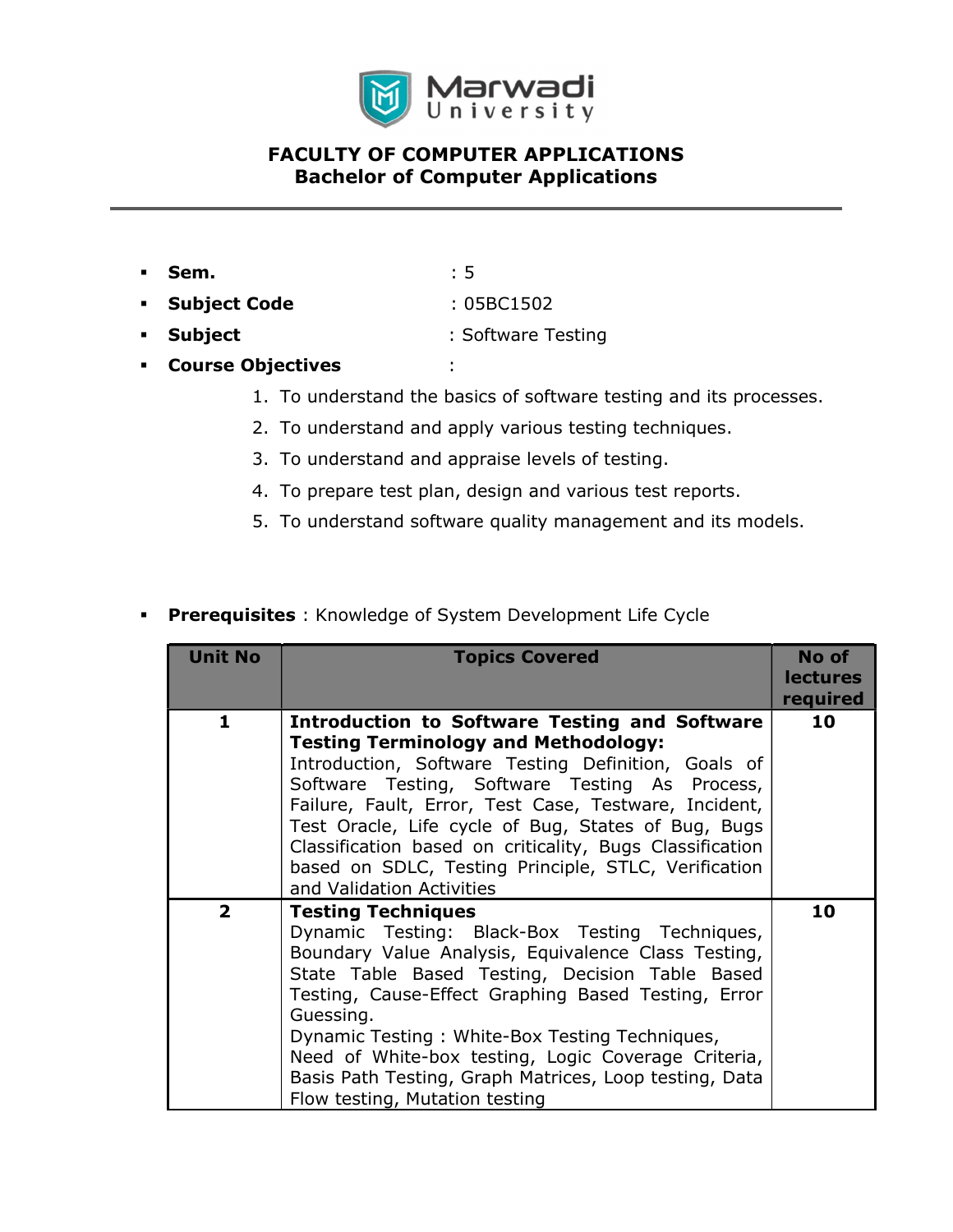

# FACULTY OF COMPUTER APPLICATIONS

## Bachelor of Computer Applications

|   | <b>Static Techniques</b><br>Introduction, Benefit of static testing, Types of Static<br>techniques, Inspections, Inspection Team, Inspection<br>Process, Benefit of Inspection Process, Effectiveness<br>Inspection Process, Structured Walkthroughs,<br>of<br><b>Technical Review</b>                                                                                                                                                                                                         |    |
|---|------------------------------------------------------------------------------------------------------------------------------------------------------------------------------------------------------------------------------------------------------------------------------------------------------------------------------------------------------------------------------------------------------------------------------------------------------------------------------------------------|----|
| 3 | <b>Validation Activities</b><br>Unit Validation Testing, Benefit of Designing stub and<br>driver, Integration Testing, Decomposition<br>based<br>Integration, Comparison between top down<br>and<br>bottom up integration testing, Call Graph Based<br>Integration, Pair-wise<br>Integration, Neighborhood<br>Integration, Path Based Integration, Function Testing,<br>System Testing, Categories of System Tests,<br>Acceptance Testing, Alpha Testing, Beta Testing,<br>Regression Testing. | 10 |
| 4 | <b>Test Management</b><br>Test Organization, Structure of Test Group, Test<br>Planning, Test Plan Components, Test Plan Hierarchy,<br>Master Test Plan, Test Design Specification, Test Case<br>Specification, Test Procedure Specification, Test Log,<br>Test Incident Report, Test Summary Report                                                                                                                                                                                            | 10 |
| 5 | <b>Software Quality Management</b><br>Software Quality, Broadening the concept of Quality,<br>Quality cost, Benefits of Investment on Quality,<br>Quality Control and Quality Assurance, Quality<br>Management QM, QM and Project Management,<br>Quality Factors, Methods of Quality Management,<br>Procedural Approach to QM, Quantitative Approach to<br>QM, Software Quality Metrics, SQA Models, ISO 9126,<br>Capability Maturity Model CMM, Software Total Quality<br>Management STQM     | 10 |

#### Course Outcomes :

- 1. Student will be able to understand the difference between bugs, errors and faults and build basic test cases.
- 2. Student will be able to apply testing techniques.
- 3. Student will be able to compare various levels of testing.
- 4. Student will be able to prepare test plans, design and various test reports.
- 5. Student will be able to understand software quality and its various models.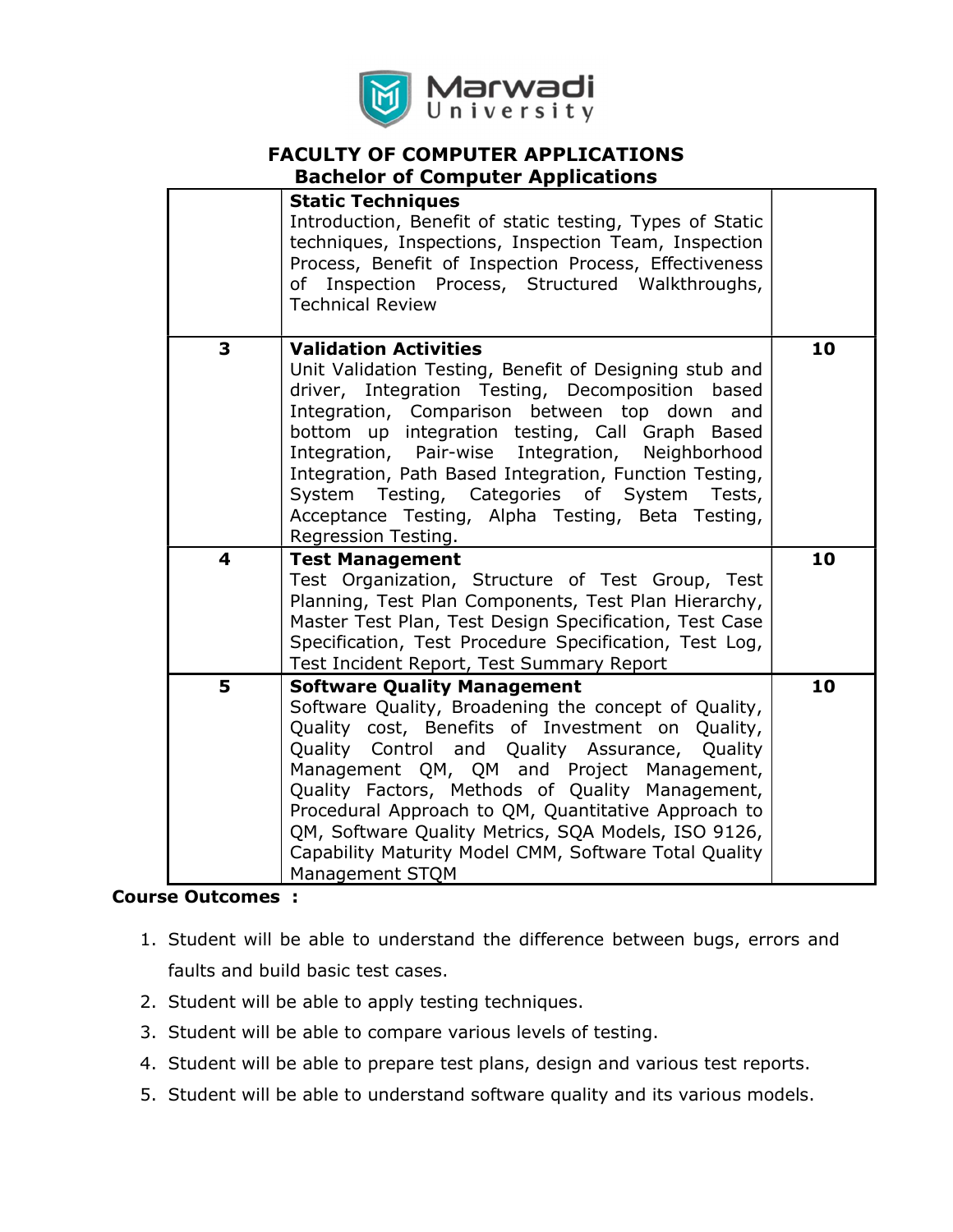

# FACULTY OF COMPUTER APPLICATIONS Bachelor of Computer Applications

Course Outcomes – Program Outcomes Mapping Table :

|                 | PO <sub>1</sub> | PO <sub>2</sub> | PO <sub>3</sub> | PO <sub>4</sub> | PO <sub>5</sub> | PO <sub>6</sub> | PO <sub>7</sub> | PO <sub>8</sub> |
|-----------------|-----------------|-----------------|-----------------|-----------------|-----------------|-----------------|-----------------|-----------------|
| CO <sub>1</sub> |                 | M               |                 |                 |                 |                 |                 | M               |
| CO <sub>2</sub> |                 |                 |                 |                 |                 |                 | п               | M               |
| CO <sub>3</sub> |                 | м               |                 |                 |                 |                 |                 | M               |
| CO <sub>4</sub> |                 | М               |                 | M               |                 |                 |                 | M               |
| CO <sub>5</sub> | . .             |                 |                 | м               |                 |                 |                 | M               |

Text Book :

1. Software Testing Principles and Practices, Naresh Chauhan, Oxford University Press, Second Edition

#### Reference Books :

- 1. Software Testing Concepts and Tools, Nageshwar Rao Pusuluri, Dreamtech Press, First Edition
- 2. Software Testing: Concepts and Practices, K. Mustafa and R.A. Khan, Narosa, First Edition
- 3. Software Testing: Principles, Techniques and Tools, M G Limaye, McGraw Hill Education, First Edition

Web References :

- 1. www.istqb.org
- 2. www.softwaretestinghelp.com

App References :

- 1. Software Testing | QA Learning (NK Mobile Education)
- 2. Software Testing (Asha Tech Solutions)